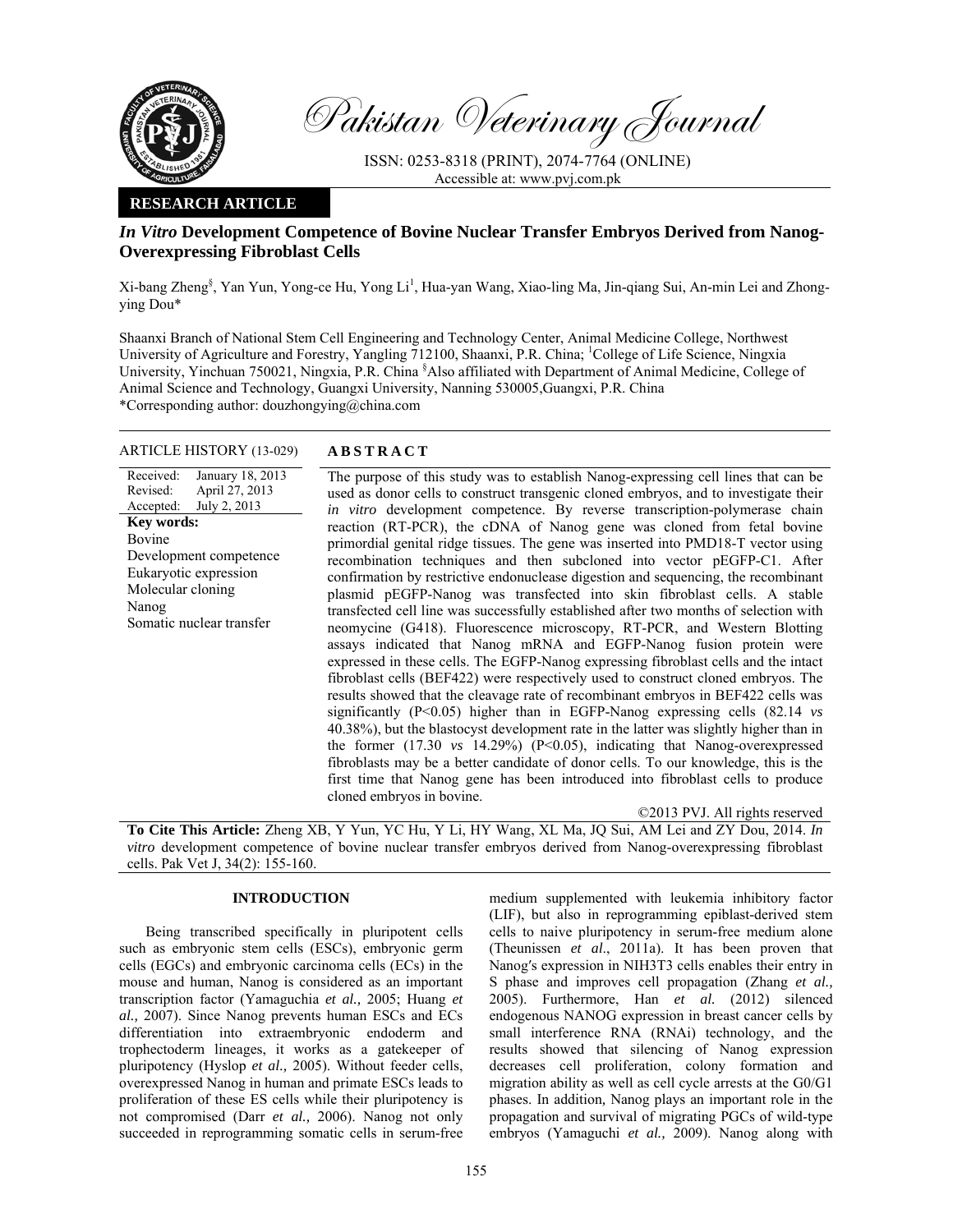Oct4, Sox2, and Lin28 were also able to reprogram human skin fibroblast cells to iPS cells (Yu *et al.,* 2007). However, the ecotopic expression of Oct4, Sox2, Klf4, and c-Myc alone was not capable to induce adult fibroblasts to stable iPS cells in bovine, unless the addition of Nanog to the reprogramming cocktail (Sumer *et al.,* 2011). More interestingly, the capacity of Nanog to establish pluripotency is fully conserved in vertebrates (Theunissen *et al.,* 2011b). Taking all factors together, the above studies indicate that Nanog is an essential factor in maintaining pluripotency of ES cells.

It is believed that unfertilized eggs and ES cells contain factors by which pluripotency is given to somatic cells (Takahashi *et al.,* 2006). Somatic nuclear transfer (SNT) is an alternative approach to derivation of stem cells. A recent report showed that, as donor cells, putative ES cells perform better than adult fibroblasts and lymphocytes in cleavage and blastocyst production rate in goat (Dutta *et al.,* 2011). The activity of Nanog is closely linked to an undifferentiated state of cells even in nuclear reprogrammed somatic cells, indicating that Nanog serves a key regulator to maintain pluripotency in a dosedependent manner (Hatano *et al.,* 2005). It is reasonably speculated that Nanog-overexpressing somatic cells may be a source of better donor cells for SNT. However, there are few reports accessible on the function of ectopic Nanog expression in somatic cells and in SNT embryo development in bovines.

In this study, bovine Nanog gene was cloned from fetal bovine primordial genital ridge tissues by means of RT-PCR. A eukaryotic expression plasmid pEGFP-Nanog was constructed and then transfected into bovine fibroblasts (BEF422) to obtain a stable cell line expressing Nanog. We also constructed SNT embryos originated respectively from control or Nanogoverexpressing fibroblast cells and compared their development potential *in vitro*.

## **MATERIALS AND METHODS**

**Experimental animals:** The use of all animals in the present study was granted by the Committee of Animal Welfare, Northwest University of Agriculture and Forestry, Shaanxi, China.

**Cloning and sequencing of Nanog gene:** Primers were designed (Table 1) according to the Nanog mRNA sequence (NM001025344) in GenBank. Extracted from a fetal calf's primordial genital ridges, total RNA was reversely transcribed into the first strand of cDNA. PCR was initiated with pre-denaturation at 94°C for 4 min, followed by 30 cycles of denaturation at 94°C for 30 s, annealing at 65°C for 45 s, extension at 72°C for 1 min, and ended with extension for 10 min at 72°C. After purification, the PCR product was ligated to vector pMD18-T to produce a recombinant cloning plasmid (pMD18-T-Nanog), which was used to transform *E. coli* strain ( $DH5\alpha$ ). The nucleotide sequence of the target gene was confirmed in positive clones by DNA sequencing.

**Construction and identification of expression vector:**  The sequencing-confirmed plasmid pMD18-T-Nanog was digested by *Bgl*II and *Sac*II, and the Nanog fragment was

subcloned to pEGFP-C1 to obtain a recombinant expression plasmid (pEGFP-Nanog). DNA sequencing was performed to make sure that EGFP and Nanog would be in the same open reading frame (ORF).

**Cell culture and transfection:** An ear skin biopsy was removed from a Holstein cow whose genetic background was well known, and skin fibroblast cells (BEF422, Fig. 2A) were cultured in the DMEM medium (Gibco, USA) supplemented with 10% FBS (Gibco, USA). With 80- 90% confluency, the cells on 12 well-plates were cotransfected by the endotoxin-free pEGFP-Nanog and lipofectamine 2000 reagent (Invitrogen, USA) according to the manufacturer's instructions. The medium was changed 24 h after transfection and the cells were trypsinized and split (1:4) before being cultured in fresh DMEM containing 10% FBS, 100 units/100 µg/mL penicillin/streptomycin (Gibco, USA), and 400 µg/mL G418 (Invitrogen, USA). The medium was changed every 3 to 4 days and after 4 to 5 weeks of selection, the positive clones appeared. The locations of these clones were marked on the bottom of culture plate, and negative cells around them were scraped away. Washed by PBS and then trypsinized, the positive clones were individually passed to a 24-well plate, one clone to one well. With a reduction of G418 to 200 µg/mL in the medium, the cells continuously grew until they were 70-80% confluent. In the same way, these cells were passed to 6-well plates and then to 60 mm dishes. Finally, these positive cells were conserved in a freezing medium in liquid nitrogen at - 196°C.

**Karyotyping:** Karyotyping was performed as described in the previous report (Wang *et al.*, 2005). Briefly, EGFP-Nanog expressing cells were incubated in growth media containing 0.08 µg/mL of colcemid for 4-6 h at 37°C. Then, the cells were collected and treated in 0.57% KCl solution for 30 min at 37°C, followed by fixation in acetic methanol (1:3, v/v), and placing drops of cell suspension on clean glass slides to achieve good spreading. The chromosomes were stained with silver staining solution (1 volume of 2% gelatin and 2 volumes of 50% silver nitrate) in the dark at a constant temperature of 37°C for 12 min. The chromosomes were examined under a phase microscope at  $1000 \times$  magnification.

**RT-PCR assay:** The pEGFP-Nanog-transfected fibroblast cells were thawed and subcultured at 37°C for subsequent RT-PCR analysis. Untransfected fibroblast cells were used for negative control. For semi-quantification of Nanog expression, the same amount of total RNA (400 ng) and cDNA (2 µL) were respectively used in reverse transcription and PCR. The primers for ß-actin and Nanog are listed in Table 1. The PCR protocol was the same as above except that annealing temperature ranged from 54 to 58°C.

**Western Blotting assay:** Western blotting was performed as previously reported (Zhang *et al.*, 2005). Briefly, BEF422 and the pEGFP-Nanog-transfected fibroblast cells were harvested, and protein samples were prepared with NP-40 lysis buffer (Beyotime, China), which were subsequently separated by 12% PAGE and transferred to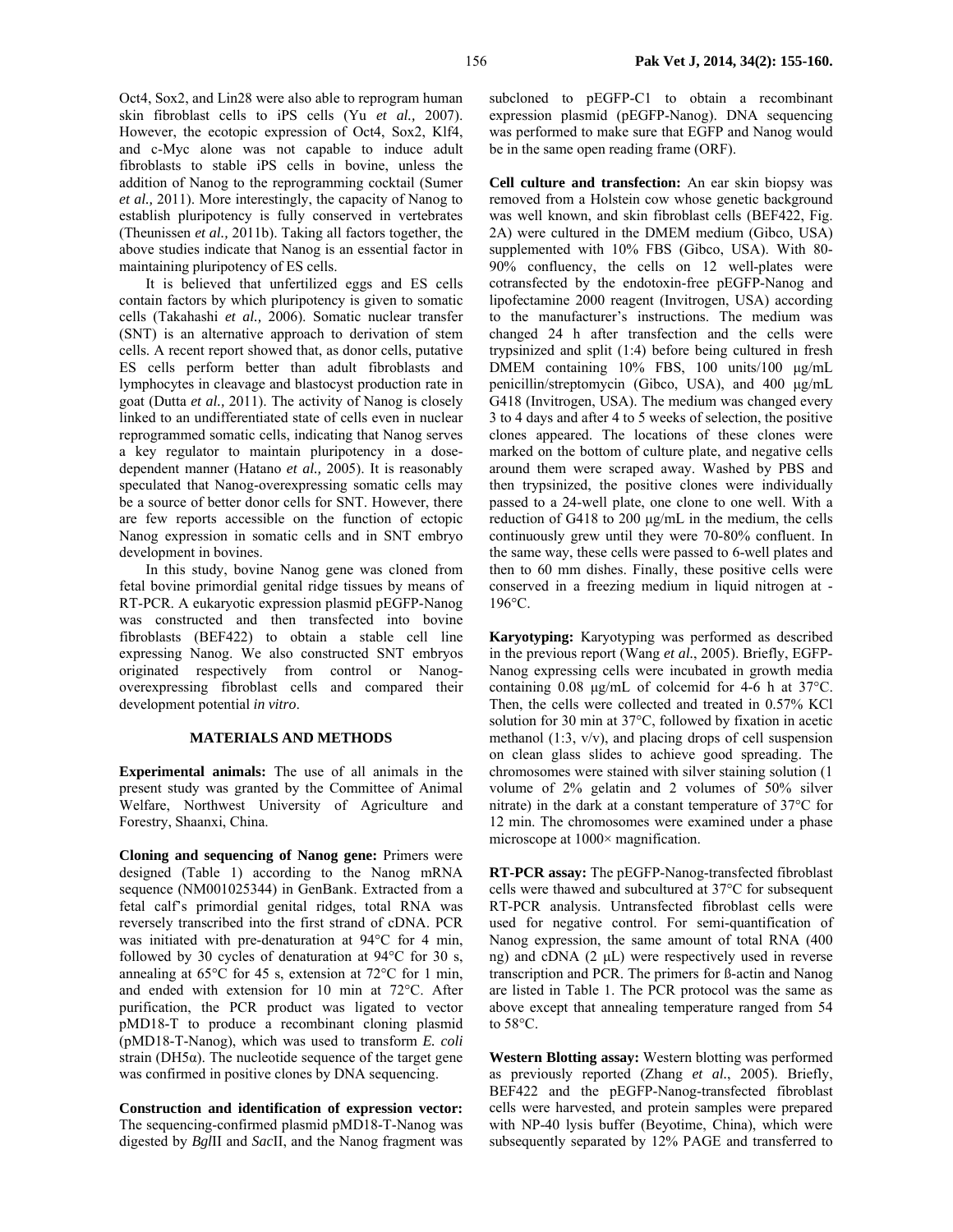incubated with HRP-conjugated anti-GFP antibody (1:10000, Abcam, UK) for 1 h at room temperature, the membrane was washed and incubated with Super Signal West Pico substrate (Pierce, USA) for 5 min, and finally exposed to X-ray film. Beta actin was used as internal control.

**Flow cytometry analysis (FCA):** After harvest and 3 times of washes in ice-cold PBS, the pEGFP-Nanogtransfected fibroblast cells were re-suspended in PBS supplemented with 0.1% BSA, and then fixed in 70% ethanol overnight. Then they were washed for 3 times and re-suspended at  $1 \times 10^6$  cells/mL in ice-cold PBS containing 0.1% BSA for FCA.

**Collection and maturation of oocytes:** Oocyte collection and maturation were performed as previously described with minor modifications (Moore *et al.*, 2007). Briefly, bovine ovaries were collected in a local slaughterhouse, and follicular fluid was aspirated from follicles whose diameter ranged from 5-8 mm, from which cumulusoocyte complexes (COCs) were recovered. After washing, the COCs in groups of 30-50 were transferred to 4-well dishes containing modified TCM-199 medium (Gibco, USA) supplemented with 2.5 µg/mL sodium pyruvate, 10 mM HEPES, 2 mM glutamine, 50 µL/mL insulin transferrin selenium (ITS) (Gibco, USA), 0.1 IU/mL human menopausal gonadotropin (hMG) (Baoli, China), 1 µg/mL estradiol-17ß, 50 µg/mL uracil, 10 ng/mL EGF and 10 mg/mL BSA. *In vitro* maturation of the COCs was conducted at 38.5°C in a humidified atmosphere of 5%  $CO<sub>2</sub>$  in air.

**Nuclear transfer:** Nuclear transfer was performed as previously described with minor modifications (Moore *et al.*, 2007). Briefly, metaphase II oocytes were enucleated by aspirating the polar body and adjacent cytoplasm. As donor cells, individual EGFP-Nanog-expressing fibroblasts (passage 6-8) and intact fibroblast cells were respectively transferred to the perivitelline space of enucleated oocytes and fused in Cytofusion Medium (Cyto-pulse, Sciences, USA) by using two successive DC pulses of 1.9kV/cm for 15 µs. Activation was carried out 1 h later, and reconstructed embryos were cultured consecutively in sequential medium G-1 and G-2 (Vitrolife, USA) at 38.5°C in a humidified atmosphere of 5% CO2. On Day 7 to 9, blastocysts were collected for subsequent gene expression analysis.

**Statistical analysis:** The experiments of nuclear transfer were repeated four times. When each replicate was conducted, we ensured that oocytes would be the ones recovered and cultured on the same day in order to eliminate any effect of different batches. The software package SPSS 18.0 was used to analyze the data. P*<*0.05 was considered statistically significant.

## **RESULTS**

**Cloning of bovine Nanog gene:** Agarose gel electrophoresis demonstrated that Nanog cDNA fragment was successfully amplified and its length (about 1 kb) was as expected (Fig. 1A). Furthermore, restrictive endonuclase digestion indicated that cDNA fragment inserted in pMD 18-T vector was also nearly 1 kb (Fig. 1B). DNA sequencing showed that this putative Nanog and another bovine Nanog homolog (GI: 70778751) shared 99.9% identity with only one nucleotide substitution-170 (T to C), concomitant with one amino acid substitution-58 (Thr to Ile), convincing that the cDNA fragment inserted in pMD 18-T vector was indeed bovine Nanog. This DNA sequencing-confirmed plasmid was named pMD18-T-Nanog.

**Identification of eukaryotic expression vector of bovine Nanog:** Restrictive endonuclease digestion and agarose gel electrophoresis illustrated that the Nanog fragment inserted in the pEGFP-C1 vector was a single one (about 1 kb) as shown in Fig. 1C, and DNA sequencing showed that both EGFP and Nanog were in



**Fig.1: A)** Nanog cDNA was cloned by RT-PCR. Lane M, DL2000 DNA marker; lane 1, Negative control using water; lane 2, PCR product of Nanog cDNA (about 1 kb). **B)** Nanog cDNA was ligated to pMD18-T vector by TA cloning. Both single and double digestion of the recombinant plasmid by restriction endonuclease showed that Nanog cDNA was inserted in pMD18-T vector. M1, λ-*Eco*T14 digest DNA marker; lane 1, Intact pMD18-T-Nanog; lane 2, pMD18-T-Nanog digested by Bglll; lane 3, pMD18-T-Nanog digested by BgllI and Sacll; lane M<sub>2</sub> DL 2000 DNA marker. **C**) The eukaryotic expression vector-pEGFP-Nanog was successfully constructed. Lane M1, λ-*Eco*T14 digest DNA marker; lane 1-4, pEGFP-Nanog digested by *BgllI* and *SacII*; lane M<sub>2</sub> DL 2000 DNA marker.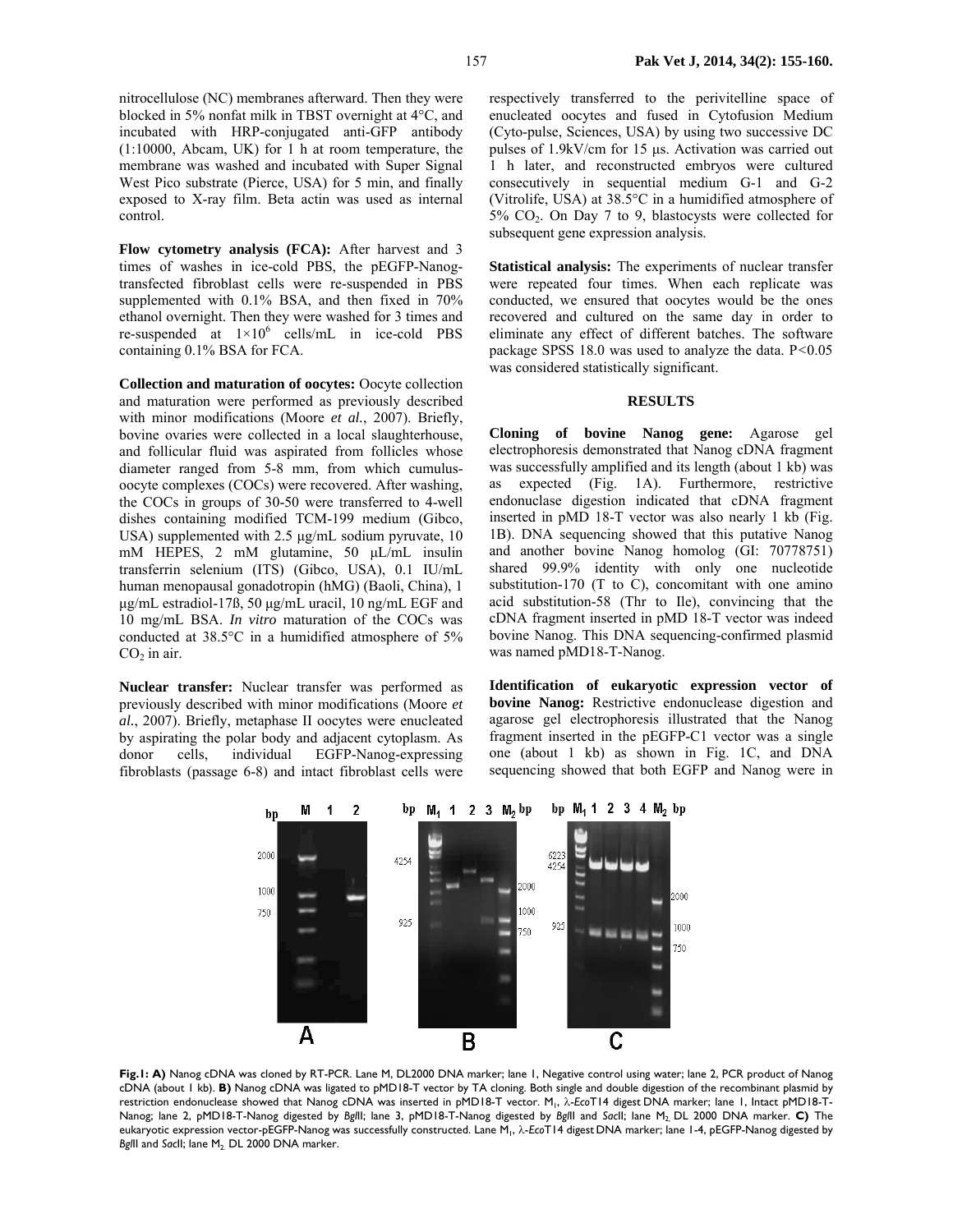**Table 1:** Primers for PCR

| mRNA              | <b>Direction</b> | Primer sequence                         | Product size (bp) |
|-------------------|------------------|-----------------------------------------|-------------------|
| Nanog(cloning)    | Forward          | 5'-GGAAGATCTATGAGTGTGGGCCCAGCTTGTCCC-3' | 900               |
|                   | Reverse          | 5'-TCCCCGCGCCAAATCTTCAGGCTGTATGTTGAG-3' |                   |
| Nanog(expression) | Forward          | 5'-ATGAGTGTGGGCCCAGCT-3'                | 900               |
|                   | Reverse          | 5'-TACAAATCTTCAGGCTGTATGTTG-3'          |                   |
| <b>B-actin</b>    | Forward          | 5'-CAAGGACCTCTACGCCAACA-3'              | 444               |
|                   | Reverse          | 5'-CTCGATCCAACCGACTGCT-3'               |                   |

The primers for Nanog (cloning), the underlined letters represent restrict enzyme sites of *Bgl*II and *Sac*II, respectively.



**Fig. 2:** Nanog gene was expressed in fibroblast cells. Isolated from an ear skin biopsy of a Holstein cow, primary bovine skin fibroblast cells were fusiformed in morphology (A). When 80-90% confluenced, the subcultured fibroblast cells were transfected by the plasmid pEGFP-Nanog with lipofectamine 2000, and G418 (400 µg/ml) was used to select stable transgenic cell clones. There were no fluorescencigenic cells in a negative control (B). The intact fibroblast cells were subsequently counterstained by DAPI (C). After 8 days of transfection, cells with green fluorescence were seen under inverted fluorescence microscope, (D) and the number of them increased after two weeks (E), and positive cell colonies appeared after 4 to 5 weeks (F).

|  |  | Table 2: In vitro development of nuclear transfer embryos with |  |  |  |
|--|--|----------------------------------------------------------------|--|--|--|
|  |  | transgentic donor cells and skin fibroblast cells (BEF422)     |  |  |  |

| Donor cell       | Fused %                      | Cleaved %           | Blastocysts%       |
|------------------|------------------------------|---------------------|--------------------|
| types            |                              |                     |                    |
| <b>BEF422</b>    | 43.75 (56/128) <sup>a</sup>  | $82.14 (46/56)^{a}$ | $14.29(8/56)^{b}$  |
| EGFP-Nanog       | 49.84 (156/313) <sup>a</sup> | 40.38 $(63/156)^b$  | $17.30 (27/156)^a$ |
| expressing cells |                              |                     |                    |

a, b. Percentages with different superscripts within a column are significantly different (P<0.05) in four replications of nuclear transfer. fused, fusion rate of donor cells and enuculated oocytes; cleaved, cleavage rate of nuclear transfer embryos; blastocysts, blastocyst development rate.

the same ORF, which indicated that the eukaryotic expression vector of bovine Nanog has been successfully constructed. This plasmid was named pEGFP-Nanog*.*

**Stable transfection of pEGFP–Nanog into skin fibroblast cells:** One week after transfection, cells with green fluorescence were seen under inverted fluorescence microscope (Fig. 2D; Fig. 2E) with positive cell colonies appearing after 4 to 5 weeks (Fig. 2F). Morphologically, most of these cells were fibroblast-like, except with a small number being epithelium-like. The results of FCA showed that the purity of the EGFP-Nanog positive cells accounted for 91.6% of the total isolated cells (data not shown). In addition, the karyotyping of EGFP-Nanog expressing cells showed normal female bovine chromosomes, which was consistent with those of the original skin fibroblast cells (Fig. 3).

**Expression of Nanog mRNA and EGFP-Nanog fusion protein in skin fibroblast cells**: RT-PCR detection showed that Nanog mRNA expressed in the pEGFP-Nanog-transfected fibroblast cells, but not in the intact BEF422 (Fig. 4A). Western blotting assay also indicated that EGFP-Nanog fusion protein was detectable only in pEGFP-Nanog-transfected fibroblast cells (Fig. 4B).

*In vitro* **development competence of transgenic cloned embryos:** The rates for cleavage and blastocyst development of SNT embryos derived from BEF422 and EGFP-Nanog expressing cells were compared (Table 2). The cleavage rate of NT embryos in BEF422 was significantly (P<0.05) higher than in EGFP-Nanog expressing cells (82.14 vs 40.38%), but the blastocyst development rate was slightly higher in the latter than in the former (17.30 *vs* 14.29%) (P<0.05). The EGFP-Nanog expressing embryos were readily seen under fluorescence microscope (Fig. 5).

### **DISCUSSION**

It is well known that Nanog is an important factor to maintain pluripotency of ES cells. Firstly expressed in the compact morula, and then in the inner cell mass (ICM),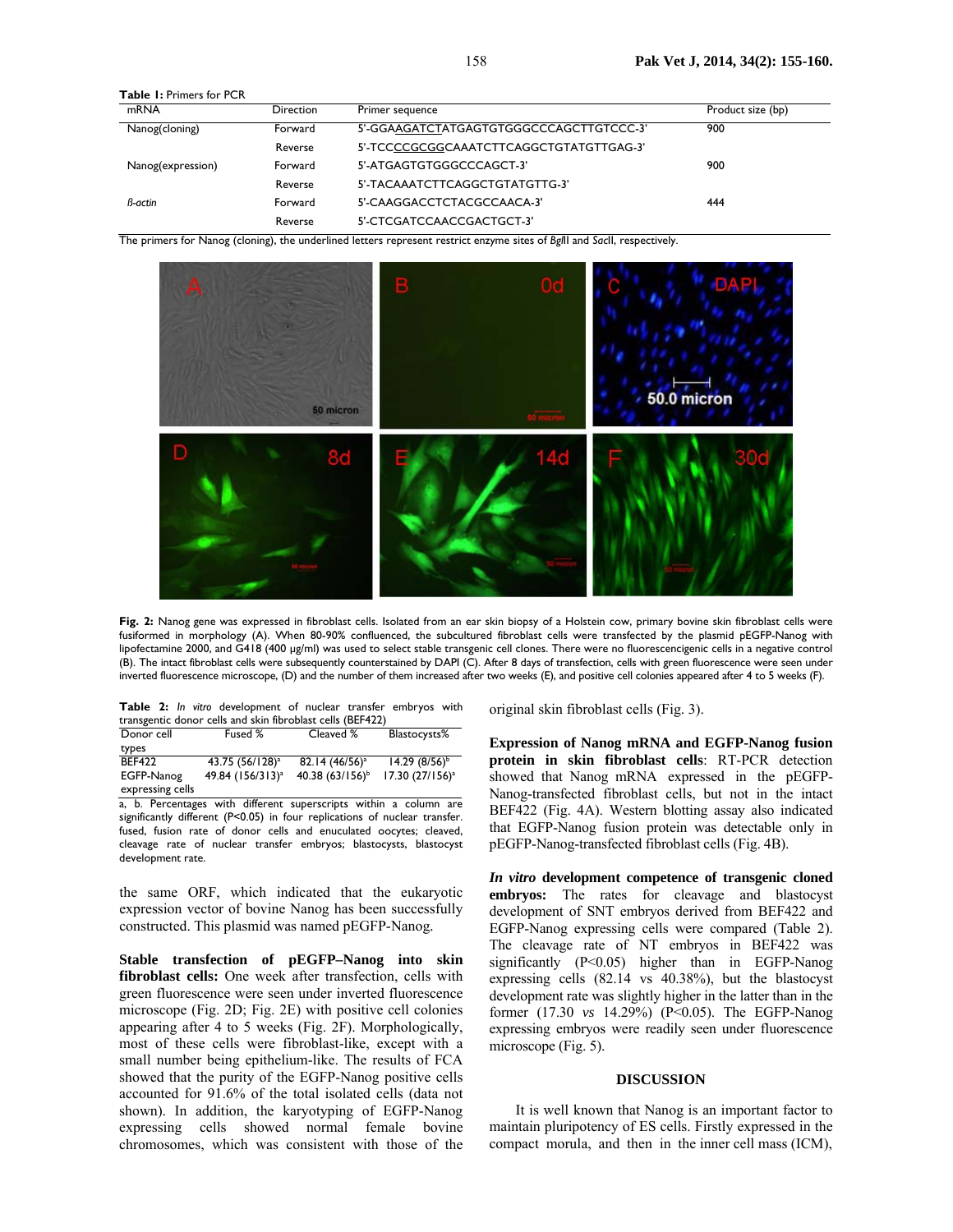

**Fig. 3:** Metaphase chromosome and karyotype of EGFP-Nanog expressing cells. Metaphase chromosome was prepared from EGFP-Nanog expressing cells (A), and karyotype analysis indicated that these transgenic cells keep the normal 30 XX karyotype (B).



**Fig. 4A:** Expression of Nanog mRNA in the pEGFP-Nanog transfected fibroblast cells. Total RNA was extracted and RT-PCR analysis was performed with primers to amplify the coding regions of bovine Nanog. Beta actin was used as an internal control (lane3-4). Lane M, DL2000 DNA marker; lane 1, pEGFP-Nanog transfected bovine fibroblast cells; lane 2, Negative control (intact bovine fibroblast cells—BEF422); lane 3, beta actin for EGFP-Nanog expressing fibroblast cells; lane 4, beta actin for intact bovine fibroblast cells.

**Fig. 4B:** Immunodetection for expression of EGFP-Nanog fusion protein in skin fibroblast cells. 50 µg of protein samples prepared respectively from the pEGFP-Nanog transfected fibroblast cells and BEF422 were separated on SDS-PAGE and analyzed by western blot using anti-GFP antibody. The result showed that EGFP-Nanog fusion protein (about 61 KD) expressed in the pEGFP-Nanog transfected fibroblast cells (lane 2). Intact bovine fibroblast cells—BEF422 was used as negative control (lane 1). Lane M, Protein marker.

**Fig. 4C:** Internal control—Beta actin detection in intact fibroblast cells (BEF422) and in EGFP-Nanog expressing fibroblast cells.



**Fig. 5**: In vitro development of cloned transgenic embryos. Bovine oocytes were collected from slaughterhouse ovaries, and matured *in vitro*. Oocytes at metaphase II were enucleated, into which single EGFP-Nanog expressing fibroblasts were injected. Fused and activated electrically, the cloned embryos developed to 6-cell stage (A), Morula (B), and blastocysts (C), reflecting green lights under inverted fluorescence microscope.

mouse Nanog expression is down-regulated since implantation, while it can be detected in germ cells of the genital ridges of E11.5 mouse embryos (Chamber *et al.*, 2003). Hambiliki *et al*. (2012) reported that Nanog and another transcript factor-Oct4 were co-expressed in

morula and blastocyst of human embryos and in human ES cells. In vitro, Nanog mRNA is highly expressed in ES, EG and EC (embryonic carcinoma) cells, but not in adult tissues (Chamber *et al.*, 2003; Yamaguchia *et al.*, 2005; Huang *et al.*, 2007). Based on this knowledge, we successfully obtained bovine Nanog cDNA by RT-PCR from fetal bovine primordial genital ridges. Afterwards, the eukaryotic expression vector pEGFP-Nanog was constructed and transfected into skin fibroblast cells. After selection with neomycin (G418), stable transfected cells were obtained. As both the reporter gene (EGFP) and the gene of interest (Nanog) occur in the same ORF, Nanogexpressing fibroblast cells are green under fluorescence microscope and so it is possible to trace gene expression in subsequent experiments (such as nuclear transfer). Condition medium (CM) was collected from fibroblast cell cultures during the exponential growth phase and it was found that CM and DMEM (containing G418) at a ratio of 2 to 3 was favorable for the formation and proliferation of positive clones.

By means of SNT technique, animal clones have been successfully produced in different species such as cattle, pigs, goats and sheep etc, but the cloning efficiency has been so low that few of SNT embryos  $($  < 1%) could give rise to live-born offspring. Moreover, a high rate of abortion during early gestation, and increased perinatal death were also linked to SNT (Han *et al*., 2003). Therefore, insufficient reprogramming of the somatic nucleus by the oocyte may be responsible for the development failure of SNT embryos (Eckardt and McLaughlin, 2004). The fact that ES cells could successfully reprogram a differentiated nucleus implies that some factors expressed in ES cells may transfer the pluripotency to somatic cells. As an impotant factor to maintain ES cell pluripotency, Nanog is the most likely candidate, whose important role has been evidenced in the production of induced pluripotent cells (Okita *et al*., 2007; Yu *et al*., 2007; Takahashi *et al*., 2007). It is suggested that Nanog acts as a molecular switch to initiate the naive pluripo- tency in mammalian cells because it is indispensible for accomplishing somatic cell reprogramming during induction of pluripotency (Theunissen and Silva, 2011c). In other words, cells with pluripotency are better donor cells for nuclear transfer (NT). In the present study, we established EGFP-Nanog